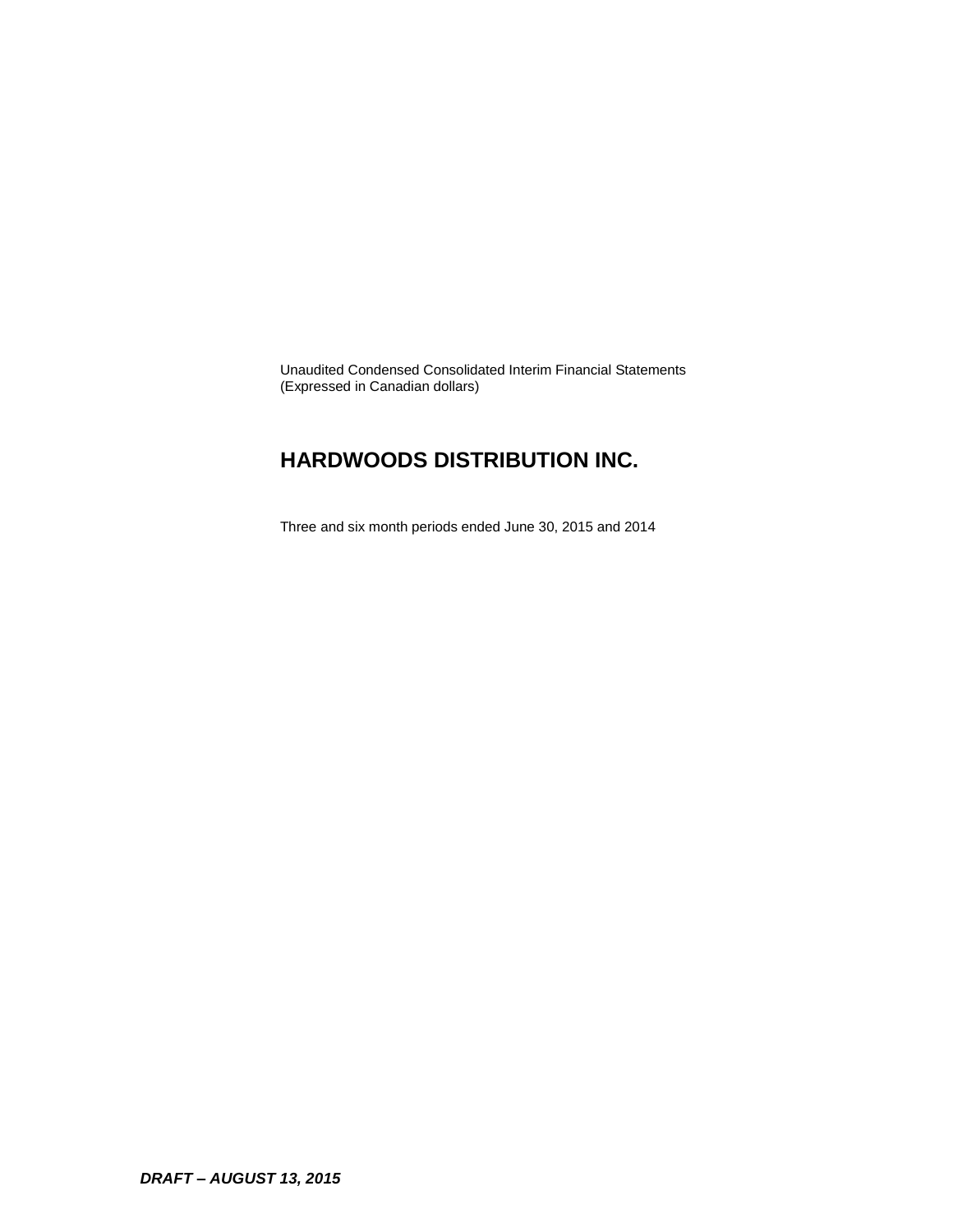Unaudited Condensed Consolidated Interim Statements of Financial Position (Expressed in thousands of Canadian dollars)

|                                            |                | June 30,      | December 31,  |
|--------------------------------------------|----------------|---------------|---------------|
|                                            | Note           | 2015          | 2014          |
| <b>Assets</b>                              |                |               |               |
| Current assets:                            |                |               |               |
| Cash                                       |                | \$            | \$<br>13      |
| Accounts receivable                        | 6              | 61,006        | 46,127        |
| Inventories                                | $\overline{7}$ | 99,728        | 85,401        |
| Prepaid expenses                           |                | 1,836         | 1,951         |
| Total current assets                       |                | 162,570       | 133,492       |
| Non-current assets:                        |                |               |               |
| Other receivables                          | 6              | 1,011         | 1,253         |
| Property, plant and equipment              |                | 14,425        | 13,764        |
| Deferred income taxes                      |                | 11,501        | 12,277        |
| Intangible asset                           |                | 29            | 27            |
| Total non-current assets                   |                | 26,966        | 27,321        |
| <b>Total assets</b>                        |                | \$<br>189,536 | \$<br>160,813 |
| Liabilities                                |                |               |               |
| <b>Current liabilities:</b>                |                |               |               |
| Bank indebtedness                          | 8              | \$<br>46,201  | \$<br>35,371  |
| Accounts payable and accrued liabilities   |                | 14,282        | 9,682         |
| Income taxes payable                       |                | 318           | 1,383         |
| Finance lease obligation                   |                | 1,075         | 1,024         |
| Dividend payable                           | 5              | 916           | 744           |
| <b>Total current liabilities</b>           |                | 62,792        | 48,204        |
| Non-current liabilities:                   |                |               |               |
| <b>Bank indebtedness</b>                   | 8              | 2,990         | 3,371         |
| Finance lease obligation                   |                | 704           | 749           |
| Total non-current liabilities              |                | 3,694         | 4,120         |
| <b>Total liabilities</b>                   |                | 66,486        | 52,324        |
|                                            |                |               |               |
| Shareholders' equity                       |                |               |               |
| Share capital                              | 9(a)           | 45,839        | 45,830        |
| Contributed surplus                        |                | 105,617       | 105,154       |
| Deficit                                    |                | (41, 948)     | (49,999)      |
| Accumulated other comprehensive income     |                | 13,542        | 7,504         |
| Shareholders' equity                       |                | 123,050       | 108,489       |
| Total shareholders' equity and liabilities |                | \$<br>189,536 | \$<br>160,813 |
|                                            |                |               |               |

Contingencies (note 13) Subsequent event (note 5)

The accompanying notes are an integral part of these condensed consolidated interim financial statements.

Approved on behalf of the board of directors:

**(Signed) GRAHAM M. WILSON** Director **(Signed) WILLIAM R. SAUDER** Director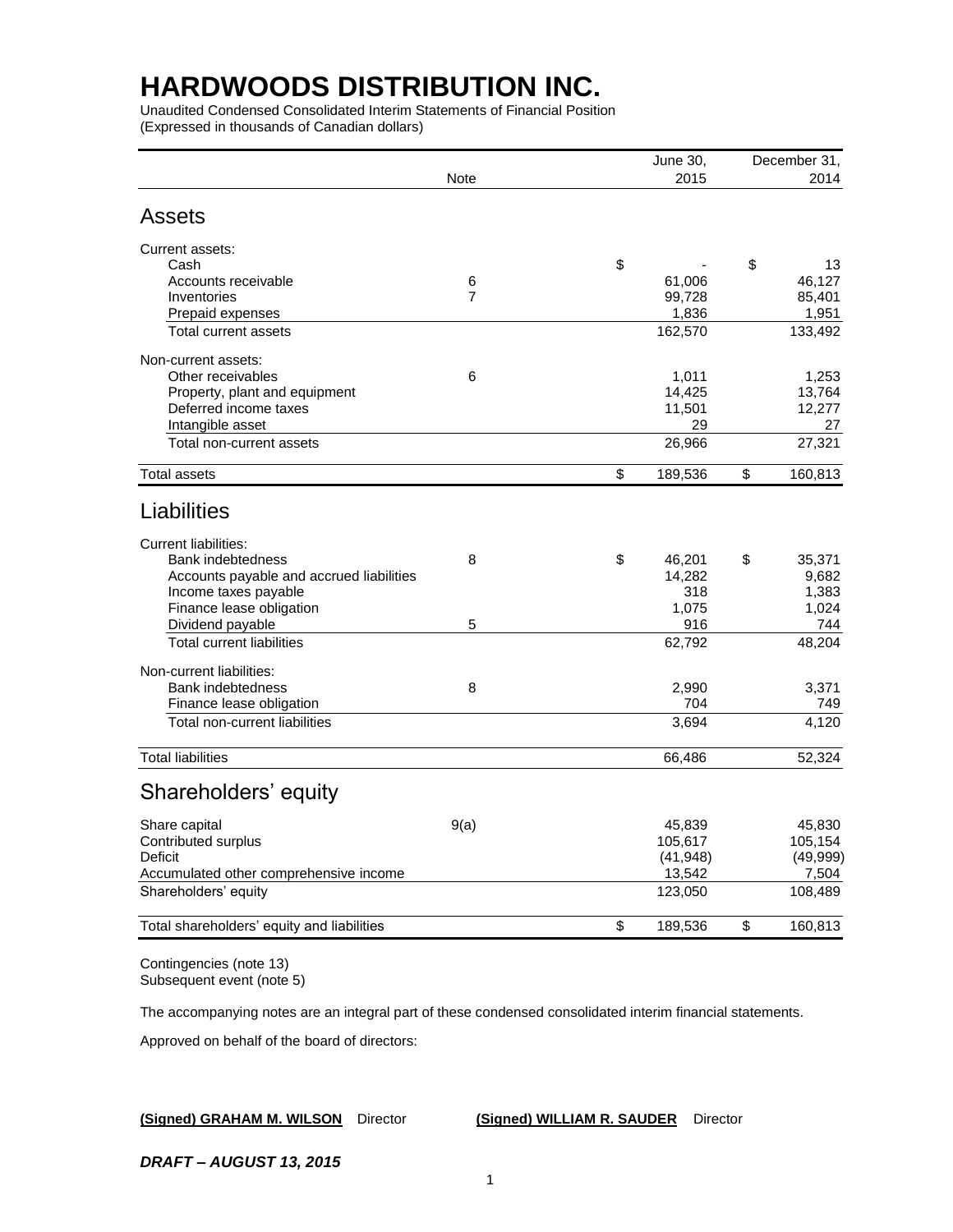Unaudited Condensed Consolidated Statements of Comprehensive Income (Expressed in thousands of Canadian dollars)

|                                           |      | Three months ended |                 | Six months ended |               |
|-------------------------------------------|------|--------------------|-----------------|------------------|---------------|
|                                           |      | June 30,           | <b>June 30,</b> | June 30,         | June 30,      |
|                                           | Note | 2015               | 2014            | 2015             | 2014          |
|                                           |      |                    |                 |                  |               |
| <b>Sales</b>                              | 11   | \$<br>143,351      | \$<br>119,038   | \$<br>278,467    | \$<br>219,972 |
| Cost of sales                             | 7    | (118, 503)         | (98, 510)       | (230, 556)       | (181, 181)    |
| Gross profit                              |      | 24,848             | 20,528          | 47,911           | 38,791        |
| Operating expenses:                       |      |                    |                 |                  |               |
| Selling and distribution                  |      | (12,800)           | (10, 823)       | (25, 105)        | (21, 828)     |
| Administration                            |      | (3, 415)           | (2,677)         | (7,098)          | (5,270)       |
|                                           |      | (16, 215)          | (13,500)        | (32, 203)        | (27, 098)     |
|                                           |      |                    |                 |                  |               |
| Profit from operations                    |      | 8,633              | 7,028           | 15,708           | 11,693        |
| Finance expense                           | 10   | (428)              | (530)           | (721)            | (591)         |
| Finance income                            | 10   | 98                 | 116             | 627              | 242           |
| Net finance expense                       |      | (330)              | (414)           | (94)             | (349)         |
| Profit before income taxes                |      | 8,303              | 6,614           | 15,614           | 11,344        |
| Income tax expense:                       |      |                    |                 |                  |               |
| Current                                   |      | (2,749)            | (2,008)         | (4, 615)         | (3, 402)      |
| Deferred                                  |      | (545)              | (610)           | (1, 277)         | (981)         |
|                                           |      | (3, 294)           | (2,618)         | (5,892)          | (4, 383)      |
| Profit for the period                     |      | 5,009              | 3,996           | 9,722            | 6,961         |
| Other comprehensive income (loss):        |      |                    |                 |                  |               |
| Exchange differences translating          |      |                    |                 |                  |               |
| foreign operations                        |      | (1, 162)           | (2,322)         | 6,038            | 23            |
| Total comprehensive income for the period |      | \$<br>3,847        | \$<br>1,674     | \$<br>15,760     | \$<br>6,984   |
|                                           |      |                    |                 |                  |               |
| Basic and diluted profit per share        | 9(c) | \$<br>0.30         | \$<br>0.24      | \$<br>0.58       | \$<br>0.42    |

The accompanying notes are an integral part of these condensed consolidated interim financial statements.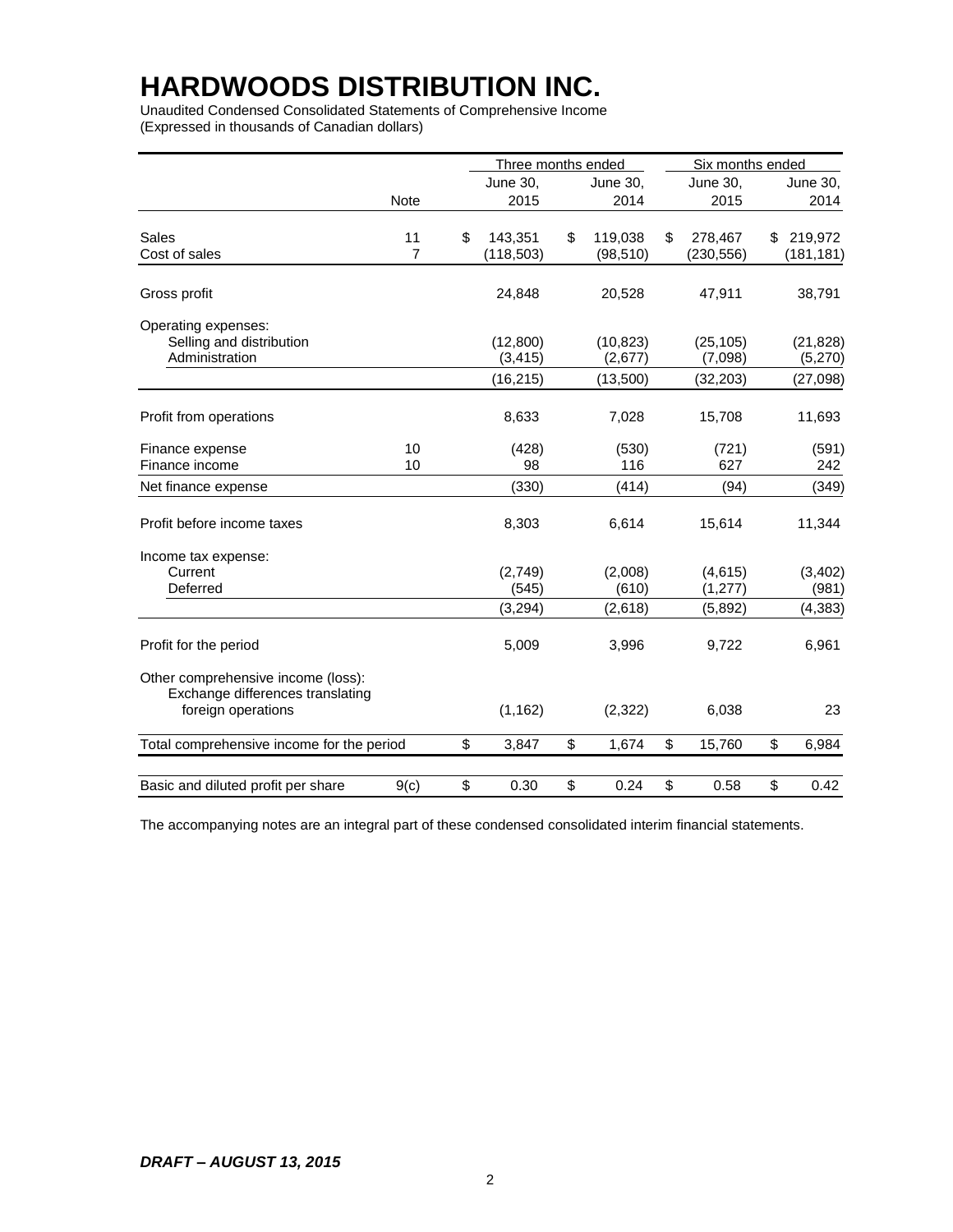Unaudited Condensed Consolidated Statements of Changes in Shareholders' Equity (Expressed in thousands of Canadian dollars)

Six month periods ended June 30, 2015 and 2014

|                                                        |      |                  |                        | Accumulated other<br>comprehensive |              |               |
|--------------------------------------------------------|------|------------------|------------------------|------------------------------------|--------------|---------------|
|                                                        | Note | Share<br>capital | Contributed<br>surplus | income -<br>translation reserve    | Deficit      | Total         |
|                                                        |      |                  |                        |                                    |              |               |
| Balance at January 1, 2015<br>Share based compensation |      | \$<br>45,830     | \$105,154              | \$<br>7,504                        | \$ (49,999)  | \$<br>108,489 |
| expense for the period                                 | 9(b) |                  | 472                    |                                    |              | 472           |
| Shares issued pursuant to LTIP                         | 9(a) | 9                | (9)                    |                                    |              |               |
| Profit for the period                                  |      |                  |                        |                                    | 9,722        | 9,722         |
| Dividends declared                                     |      |                  |                        |                                    | (1,671)      | (1,671)       |
| Translation of foreign operations                      |      |                  |                        | 6,038                              |              | 6,038         |
| Balance at June 30, 2015                               |      | \$45,839         | \$105,617              | \$<br>13,542                       | \$ (41,948)  | \$<br>123,050 |
| Balance at January 1, 2014                             |      | \$45,298         | \$104,911              | \$<br>1,505                        | \$ (61,031)  | \$<br>90,683  |
| Share based compensation<br>expense for the period     | 9(b) |                  | 336                    |                                    |              | 336           |
| Profit for the period                                  |      |                  |                        |                                    | 6,961        | 6,961         |
| Dividends declared                                     |      |                  |                        |                                    | (1, 494)     | (1, 494)      |
| Translation of foreign operations                      |      |                  |                        | 23                                 |              | 23            |
| Balance at June 30, 2014                               |      | \$<br>45,298     | \$105,247              | \$<br>1,528                        | \$ (55, 564) | \$<br>96,509  |

The accompanying notes are an integral part of the condensed consolidated interim financial statements.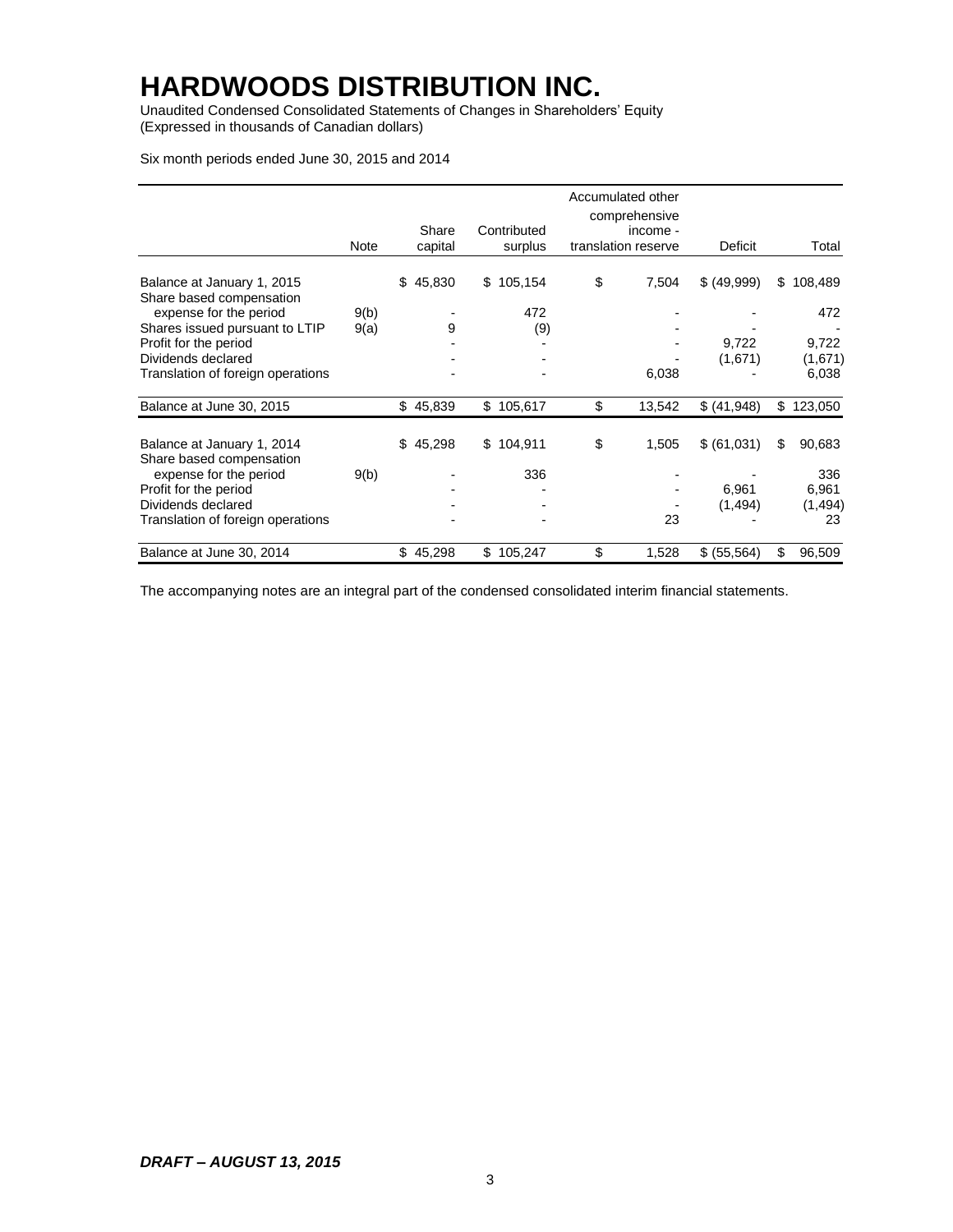Unaudited Condensed Consolidated Statements of Cash Flows (Expressed in thousands of Canadian dollars)

|                                                     | Three months ended |             | Six months ended               |             |
|-----------------------------------------------------|--------------------|-------------|--------------------------------|-------------|
|                                                     | June 30,           | June 30,    | June 30,                       | June 30,    |
| Note                                                | 2015               | 2014        | 2015                           | 2014        |
|                                                     |                    |             |                                |             |
| Cash flow from operating activities:                |                    |             |                                |             |
| Profit for the period                               | \$<br>5,009        | \$<br>3,996 | \$<br>9,722                    | \$<br>6,961 |
| Adjustments for:                                    |                    |             |                                |             |
| Depreciation                                        | 647                | 515         | 1,218                          | 953         |
| Loss on sale of property, plant                     |                    |             |                                |             |
| and equipment                                       |                    | 31          | 1                              | 30          |
| Non-cash employee incentive program                 | 356                | 225         | 472                            | 336         |
| Income tax expense                                  | 3,294              | 2,618       | 5,892                          | 4,383       |
| Net finance cost                                    | 330                | 414         | 94                             | 349         |
| Interest received                                   | 98                 | 112         | 192                            | 212         |
| Interest paid                                       | (330)              | (320)       | (666)                          | (553)       |
| Income taxes paid                                   | (2, 847)           | (1,795)     | (5,773)                        | (2,962)     |
|                                                     | 6,557              | 5,796       | 11,152                         | 9,709       |
| Changes in non-cash working capital:                |                    |             |                                |             |
| Accounts receivable                                 | (1,003)            | 2,280       | (11, 847)                      | (5, 146)    |
| Inventories                                         | (4,697)            | (2,521)     | (8,960)                        | (8, 732)    |
| Prepaid expenses                                    | (110)              | (560)       | 222                            | (414)       |
| Accounts payable and accrued liabilities            | 1,362              | 1,184       | 4,012                          | 3,013       |
|                                                     | (4, 448)           | 383         | (16, 573)                      | (11, 279)   |
| Net cash provided by (used in) operating activities | 2,109              | 6,179       | (5, 421)                       | (1,570)     |
|                                                     |                    |             |                                |             |
| Cash flow from financing activities:                |                    |             |                                |             |
| Increase (decrease) in bank indebtedness            | (1,014)            | 10,241      | 7,864                          | 18,949      |
| Principle payments on finance lease obligation      | (274)              | (213)       | (538)                          | (428)       |
| Dividends paid to shareholders                      | (749)              | (744)       | (1, 498)                       | (1, 323)    |
| Net cash provided by (used in) financing activities | (2,037)            | 9,284       | 5,828                          | 17,198      |
| Cash flow from investing activities:                |                    |             |                                |             |
| Additions to property, plant and equipment          | (166)              | (417)       | (690)                          | (798)       |
| Proceeds on disposal of                             |                    |             |                                |             |
| property, plant and equipment                       | 68                 | 108         | 159                            | 115         |
| <b>Business acquisition</b><br>4                    |                    | (15, 278)   |                                | (15, 278)   |
| Payments received on non-current receivables        | 26                 | 121         | 111                            | 276         |
|                                                     |                    |             |                                |             |
| Net cash provided by (used in) investing activities | (72)               | (15, 466)   | (420)                          | (15,685)    |
| Decrease in cash                                    |                    | (3)         | (13)                           | (57)        |
|                                                     |                    |             |                                |             |
| Cash, beginning of period                           |                    | 24          | 13                             | 78          |
| Cash, end of period                                 | \$                 | \$<br>21    | \$<br>$\overline{\phantom{a}}$ | \$<br>21    |
|                                                     |                    |             |                                |             |
| Supplementary information:                          |                    |             |                                |             |
| Property, plant and equipment acquired              |                    |             |                                |             |
| under finance leases, net of disposals              | \$<br>360          | \$<br>309   | \$<br>530                      | \$<br>457   |
| Transfer of accounts receivable to long-term        |                    |             |                                |             |
| customer notes receivable, being a                  |                    |             |                                |             |
| non-cash transaction                                | 185                |             | 185                            | 99          |
|                                                     |                    |             |                                |             |

The accompanying notes are an integral part of the condensed consolidated interim financial statements.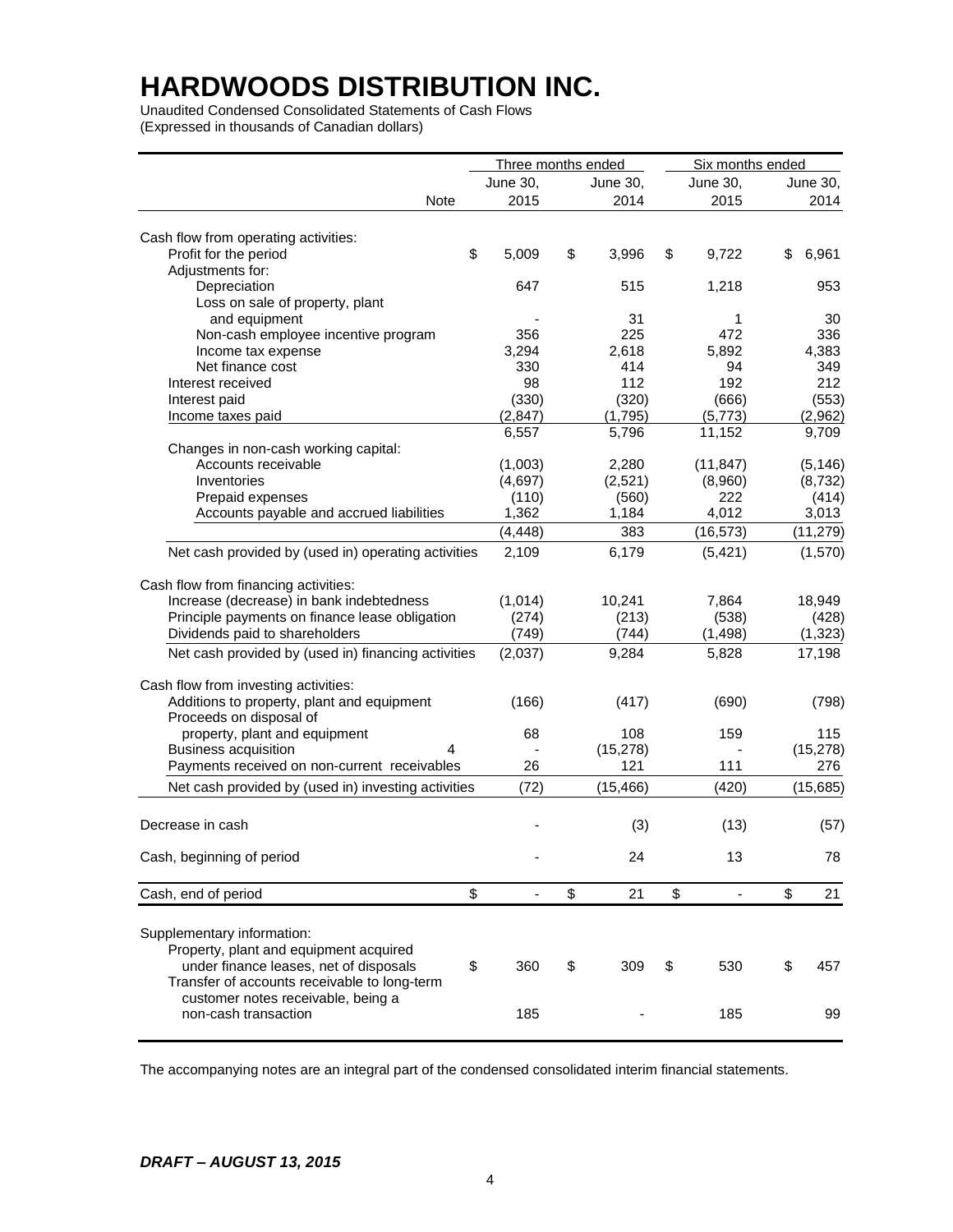Notes to Unaudited Condensed Consolidated Interim Financial Statements (Tabular amounts expressed in thousands of Canadian dollars)

Three and six month periods ended June 30, 2015 and 2014

#### **1. Nature of operations:**

Hardwoods Distribution Inc. (the "Company") is incorporated under the Canada Business Corporations Act trading on the Toronto Stock Exchange under the symbol "HWD." Subsidiaries of the Company operate a network of 33 distribution centers in Canada and the US engaged in the wholesale distribution of hardwood lumber and related sheet goods and specialty products. The Company's operation in Clinton, Michigan includes a sawmill and kiln drying operations (note 4).

#### **2. Basis of preparation:**

(a) Statement of compliance:

These condensed consolidated interim financial statements of the Company have been prepared in accordance with International Accounting Standards ("IAS 34") "Interim Financial Reporting". The disclosures contained in these condensed consolidated interim financial statements do not include all of the requirements of International Financial Reporting Standards ("IFRS") for annual financial statements, and accordingly, should be read in conjunction with the Company's annual consolidated financial statements for the year ended December 31, 2014.

The condensed consolidated interim financial statements were authorized for issue by the Board of Directors on August 13, 2015.

(b) Basis of measurement:

These condensed consolidated interim financial statements have been prepared on the historical cost basis.

(c) Functional and presentation currency:

These condensed consolidated interim financial statements are presented in Canadian dollars, which is the Company's functional currency. All financial information presented in the interim financial statements, with the exception of per share amounts, has been rounded to the nearest thousand dollar.

(d) Use of estimates and judgment:

The preparation of financial statements in accordance with IFRS requires management to make judgments, estimates and assumptions that affect the application of accounting policies and the reported amounts of assets and liabilities at the date of the financial statements and the reported amounts of revenue and expenses during the reporting period. Actual amounts may differ from the estimates applied in the preparation of these financial statements.

Estimates and underlying assumptions are reviewed on an ongoing basis. Revisions to accounting estimates are recognized in the period in which the estimates are revised and in any future periods affected. In preparing these condensed consolidated interim financial statements, the significant judgments made by management in applying the Company's accounting policies and the key sources of estimation uncertainty are consistent with those disclosed in the Company's annual audited consolidated financial statements for the year ended December 31, 2014.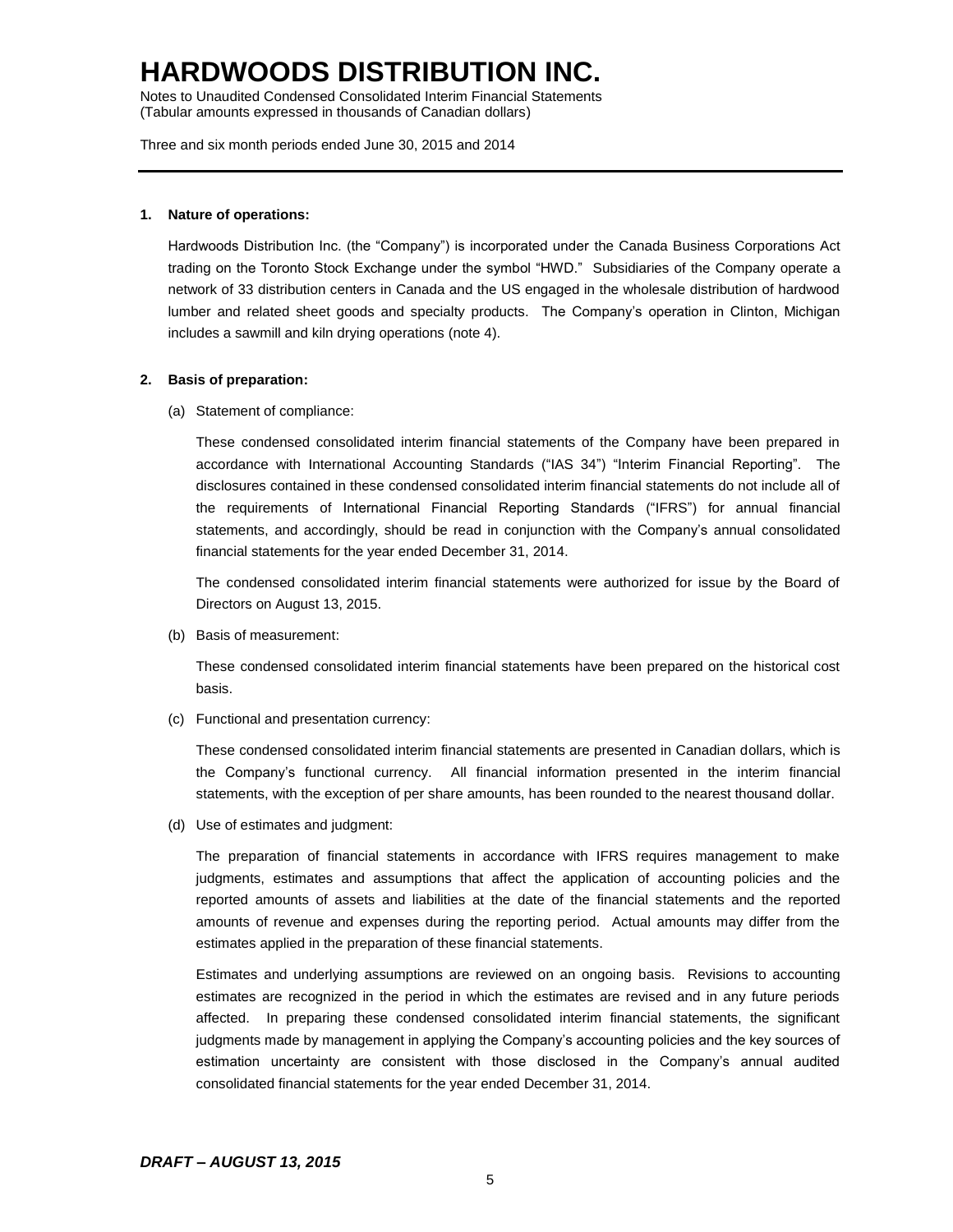Notes to Unaudited Condensed Consolidated Interim Financial Statements (Tabular amounts expressed in thousands of Canadian dollars)

Three and six month periods ended June 30, 2015 and 2014

#### **3. Significant accounting policies:**

The significant accounting policies that have been used in the preparation of these condensed consolidated interim financial statements are summarized in the Company's annual audited consolidated financial statements for the year ended December 31, 2014. There were no new standards effective January 1, 2015 that have an impact on the Company's financial statements.

#### **4. Business acquisitions:**

Hardwoods of Michigan Acquisition

On April 28, 2014 a subsidiary of the Company purchased the business operations of Hardwoods of Michigan Inc. ("HMI") a fully integrated producer and distributor of high quality hardwood lumber from its sawmill and kiln drying operations located on 23 acres in Clinton, Michigan. The Company's subsidiary purchased the accounts receivable, inventory, prepaid expenses, and property, plant and equipment of HMI for cash consideration of \$16.5 million (US\$15.0 million) and hired HMI's employees to continue operating the business. The purchase price was satisfied with cash consideration, funded by the drawdown of the Hardwoods USLP Credit Facility (note 8).

Had the acquisition occurred on January 1, 2014 management estimated that the Company's consolidated sales would have been approximately \$236.0 million and profit would have been approximately \$8.2 million for the six month period ended June 30, 2014. Included in these condensed consolidated interim financial statements for the three and six month periods ended June 30, 2014 are sales of \$6.7 million (US\$6.1 million) and profit of \$0.5 million (US\$0.5 million) relating to HMI.

#### **5. Capital management:**

The Company's policy is to maintain a strong capital base so as to maintain investor, creditor and market confidence and to sustain future development of the business. The Company considers its capital to be bank indebtedness (net of cash) and shareholders' equity.

The Company's capitalization is as follows:

|                      | June 30,<br>2015               | December 31.<br>2014 |
|----------------------|--------------------------------|----------------------|
| Cash                 | \$<br>$\overline{\phantom{0}}$ | \$<br>(13)           |
| Bank indebtedness    | 49.191                         | 38,742               |
| Shareholder's equity | 123,050                        | 108,489              |
| Total capitalization | \$<br>172,241                  | 147,218              |

The terms of the Company's US and Canadian credit facilities are described in note 8. The terms of the agreements with the Company's lenders provide that distributions cannot be paid by its subsidiaries in the event that its subsidiaries do not meet certain credit ratios. The Company's operating subsidiaries were compliant with all required credit ratios under the US and Canadian credit facilities as at June 30, 2015 and December 31, 2014, and accordingly there were no restrictions on distributions arising from compliance with financial covenants.

#### *DRAFT – AUGUST 13, 2015*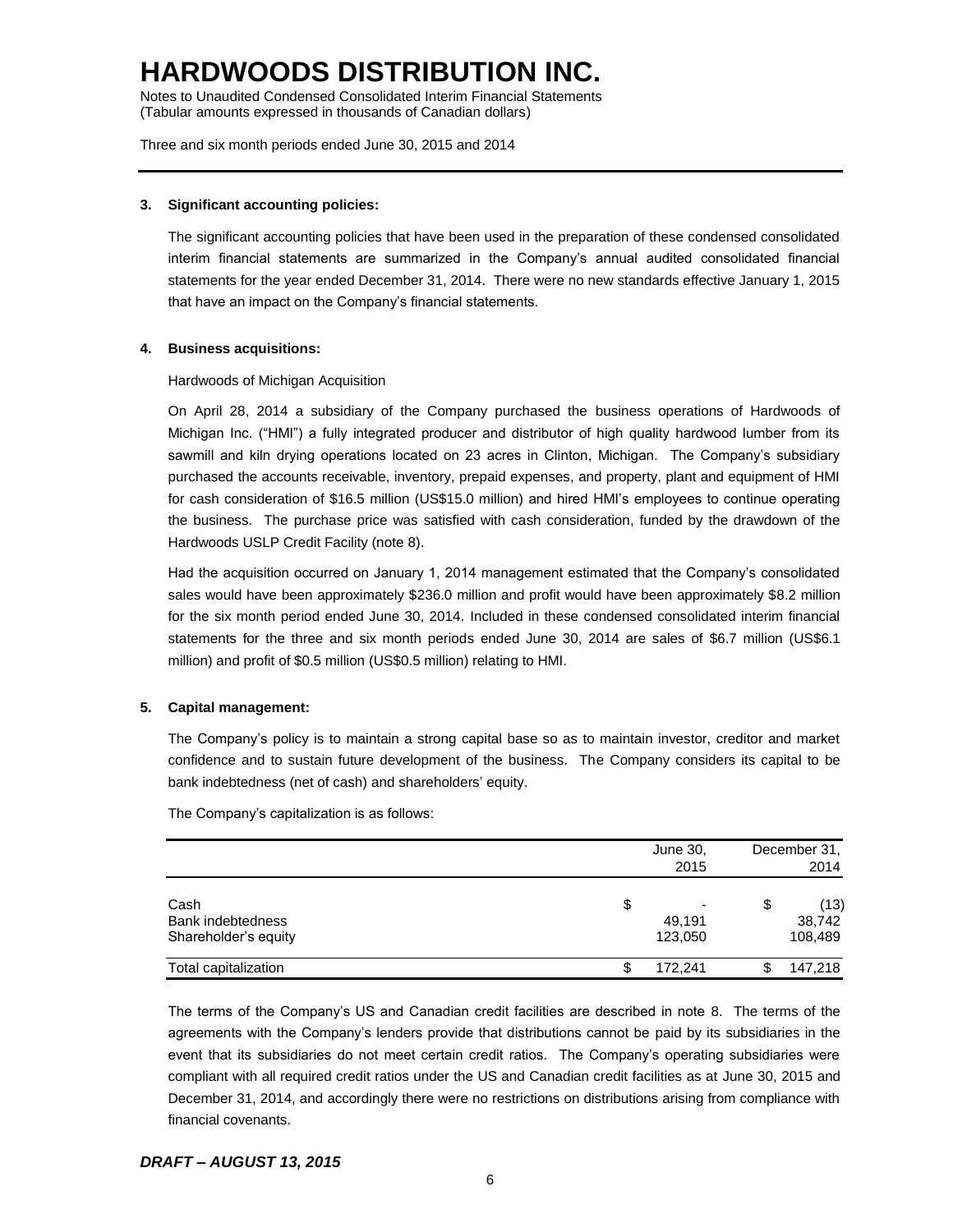Notes to Unaudited Condensed Consolidated Interim Financial Statements (Tabular amounts expressed in thousands of Canadian dollars)

Three and six month periods ended June 30, 2015 and 2014

#### **5. Capital management (continued):**

Dividends are one way the Company manages its capital. Dividends are declared having given consideration to a variety of factors including the outlook for the business and financial leverage. There were no changes to the Company's approach to capital management during the three and six month periods ended June 30, 2015.

On May 14, 2015, the Company declared a cash dividend of \$0.055 per common share to shareholders of record as of July 20, 2015. The dividend was paid to shareholders on July 31, 2015. On August 13, 2015, the Company declared a cash dividend of \$0.055 per common share to shareholders of record as of October 20, 2015, to be paid on October 30, 2015.

#### **6. Accounts receivable:**

The following is a breakdown of the Company's current and non-current receivables and represents the Company's principal exposure to credit risk.

|                                                  | June 30,     | December 31, |
|--------------------------------------------------|--------------|--------------|
|                                                  | 2015         | 2014         |
| Trade accounts receivable - Canada               | \$<br>14,997 | \$<br>10,490 |
| Trade accounts receivable - United States        | 49,427       | 37,960       |
| Sundry receivable                                | 231          | 786          |
| Current portion of non-current receivables       | 779          | 369          |
|                                                  | 65,434       | 49,605       |
| Less:                                            |              |              |
| Allowance for credit loss                        | 4,428        | 3,478        |
|                                                  | \$<br>61,006 | \$<br>46,127 |
| Non-current receivables:                         |              |              |
| Employee housing loans                           | \$<br>524    | \$<br>429    |
| Customer notes                                   | 736          | 679          |
| Security deposits                                | 530          | 514          |
|                                                  | 1,790        | 1,622        |
| Less:                                            |              |              |
| Current portion, included in accounts receivable | 779          | 369          |
|                                                  | \$<br>1,011  | \$<br>1,253  |

The aging of trade receivables is:

|                                                                                | June 30,<br>2015                        |    | December 31,<br>2014              |
|--------------------------------------------------------------------------------|-----------------------------------------|----|-----------------------------------|
| Current<br>Past due 31 - 60 days<br>Past due 61 - 90 days<br>Past due 90+ days | \$<br>49,558<br>9,934<br>2,395<br>2,537 | \$ | 35,428<br>8,041<br>2,752<br>2,229 |
|                                                                                | \$<br>64.424                            | S  | 48,450                            |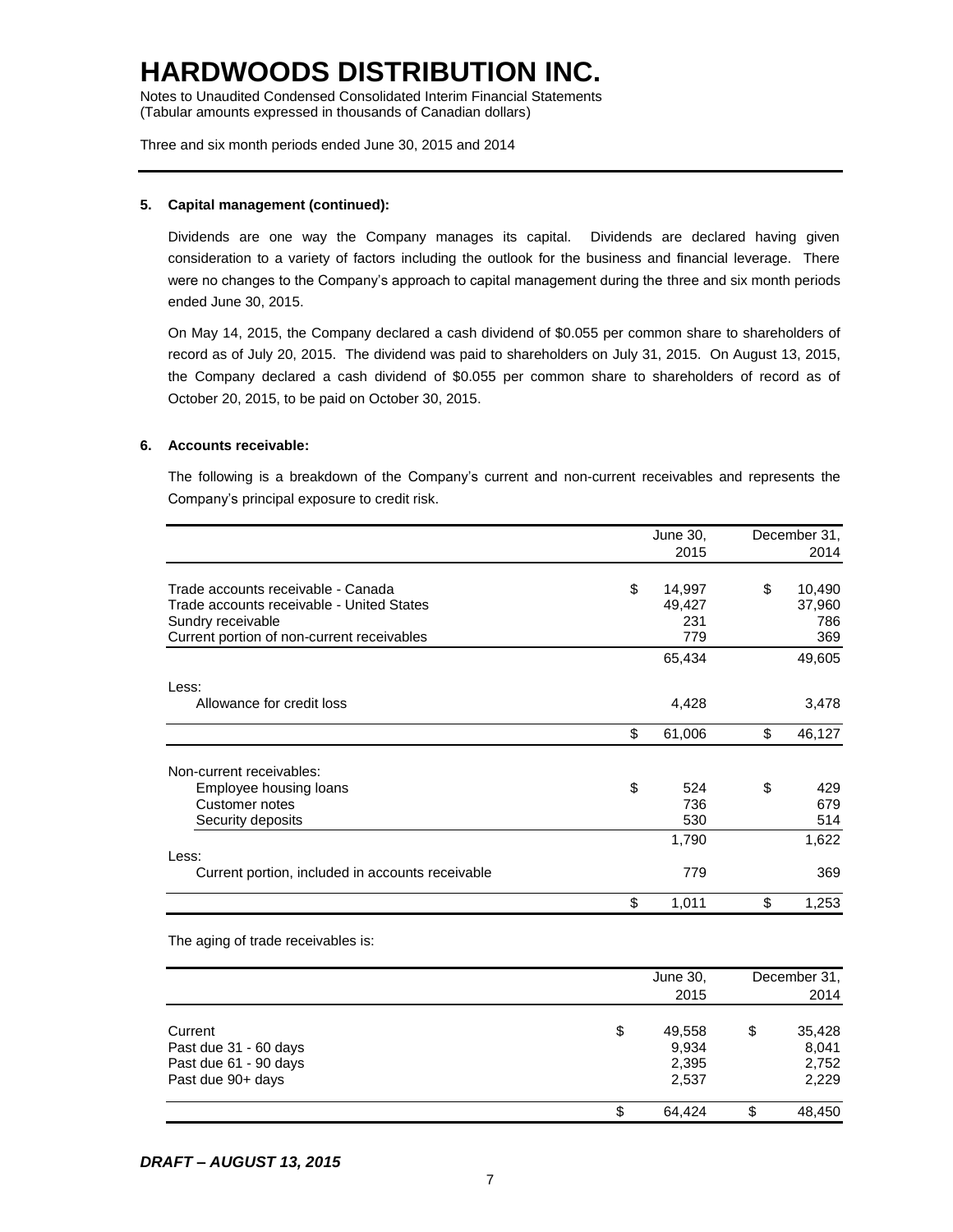Notes to Unaudited Condensed Consolidated Interim Financial Statements (Tabular amounts expressed in thousands of Canadian dollars)

Three and six month periods ended June 30, 2015 and 2014

#### **6. Accounts receivable (continued):**

The Company determines its allowance for doubtful accounts based on its best estimate of the net recoverable amount by customer account. Accounts that are considered uncollectable are written off. The total allowance at June 30, 2015 was \$4.4 million (December 31, 2014 - \$3.5 million). The amount of the allowance is considered sufficient based on the past experience of the business, current and expected collection trends, the security the Company has in place for past due accounts and management's regular review and assessment of customer accounts and credit risk.

Bad debt expense, net of recoveries, for the three month period ended June 30, 2015 was \$0.6 million which equates to 0.4% of sales (three month period ended June 30, 2014 - \$0.2 million, being 0.2% of sales). For the six month period ended June 30, 2015, net bad debt expense was \$0.8 million being 0.3% of sales (six month period ended June 30, 2014 - \$0.7 million, being 0.3% of sales).

#### **7. Inventories:**

|                  | June 30,    | December 31. |  |
|------------------|-------------|--------------|--|
|                  | 2015        | 2014         |  |
| Raw materials    | \$<br>1,722 | \$<br>1,624  |  |
| Work in process  | 3,192       | 5,044        |  |
| Goods in-transit | 11,755      | 9,594        |  |
| Finished goods:  |             |              |  |
| Lumber           | 37,192      | 31,059       |  |
| Sheet goods      | 36,901      | 31,127       |  |
| Specialty        | 8,966       | 6,953        |  |
|                  | 99,728      | \$<br>85,401 |  |

Inventory related expenses are included in the condensed consolidated statement of comprehensive income as follows:

|                                                     |    | Three months ended |    |                 |     | Six months ended |    |                  |
|-----------------------------------------------------|----|--------------------|----|-----------------|-----|------------------|----|------------------|
|                                                     |    | June 30,           |    | June 30,        |     | June 30,         |    | June 30,         |
|                                                     |    | 2015               |    | 2014            |     | 2015             |    | 2014             |
| Inventory write-downs, included in<br>cost of sales | \$ | 182                | \$ | 315             | S   | 390              | \$ | 524              |
| Cost of inventory sold<br>Other cost of sales       |    | 114,578<br>3.925   |    | 95,173<br>3.337 |     | 222.758<br>7.798 |    | 174,996<br>6.185 |
| Total cost of sales                                 | S. | 118,503            | \$ | 98.510          | \$. | 230,556          | \$ | 181,181          |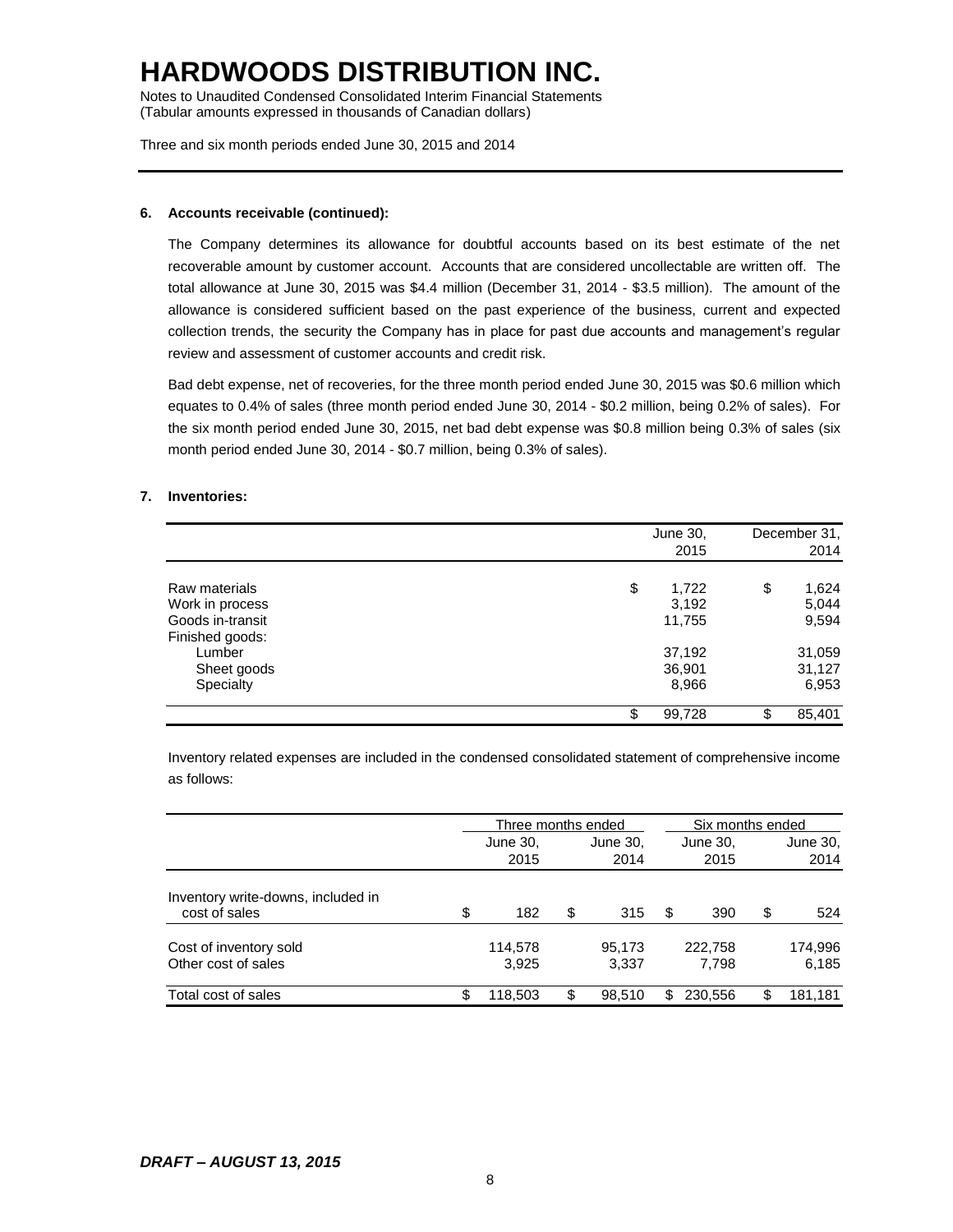Notes to Unaudited Condensed Consolidated Interim Financial Statements (Tabular amounts expressed in thousands of Canadian dollars)

Three and six month periods ended June 30, 2015 and 2014

#### **8. Bank indebtedness:**

|                                                                                                                                                 | June 30,<br>2015     | December 31,<br>2014 |
|-------------------------------------------------------------------------------------------------------------------------------------------------|----------------------|----------------------|
| Checks issued in excess of funds on deposit<br>Credit facility, Hardwoods LP<br>Credit facility, Hardwoods USLP<br>(June 30, 2015 - US\$28,065) | \$<br>1.878<br>8,245 | \$<br>1,368<br>5,318 |
| December 31, 2014 - US\$24,004)<br>Term Ioan, Hardwoods USLP (US\$3,215)                                                                        | 35,053               | 27,851               |
| December 31, 2014 - US\$3,625)                                                                                                                  | 4,015                | 4,205                |
|                                                                                                                                                 | 49.191               | 38.742               |
| Less: non-current portion of term loan                                                                                                          | 2,990                | 3,371                |
|                                                                                                                                                 | \$<br>46.201         | \$<br>35.371         |

Bank indebtedness consists of checks issued in excess of funds on deposit and advances under operating lines of credit (the "Credit Facilities") available to subsidiaries of the Company, Hardwoods Specialty Products LP ("Hardwoods LP") and Hardwoods Specialty Product USLP ("Hardwoods USLP"), which in the case of Hardwoods USLP includes a term loan.

The Hardwoods LP Credit Facility, which has a maturity date of August 7, 2016, provides financing up to \$15.0 million. On April 28, 2014, the Company amended the credit facility of its subsidiary Hardwoods USLP concurrently with completing the acquisition of Hardwoods of Michigan, Inc. (note 4). The term of the Hardwoods USLP credit facility was extended to April 27, 2017, and the maximum available borrowing under the credit facility increased from US\$50.0 million to US\$79.1 million, comprised of US\$75.0 million available under revolving credit facilities, and US\$4.1 million under a term loan that matures April 27, 2017, with monthly payments based on a five year amortization. Monthly payments on the term loan reduce the total Credit Facility and so the Credit Facility at June 30, 2015 is comprised of US\$75.0 million available under revolving credit facilities and US\$3.2 million under the term loan.

The Credit Facilities are payable in full at maturity. The Credit Facilities are revolving credit facilities which the Company may terminate at any time without prepayment penalty. The Credit Facilities and term loan bear interest at a floating rate based on the Canadian or US prime rate (as the case may be), LIBOR or bankers' acceptance rates plus, in each case, an applicable margin. Letters of credit are also available under the Credit Facilities on customary terms for facilities of this nature. Commitment fees and standby charges usual for borrowings on this nature were and are payable.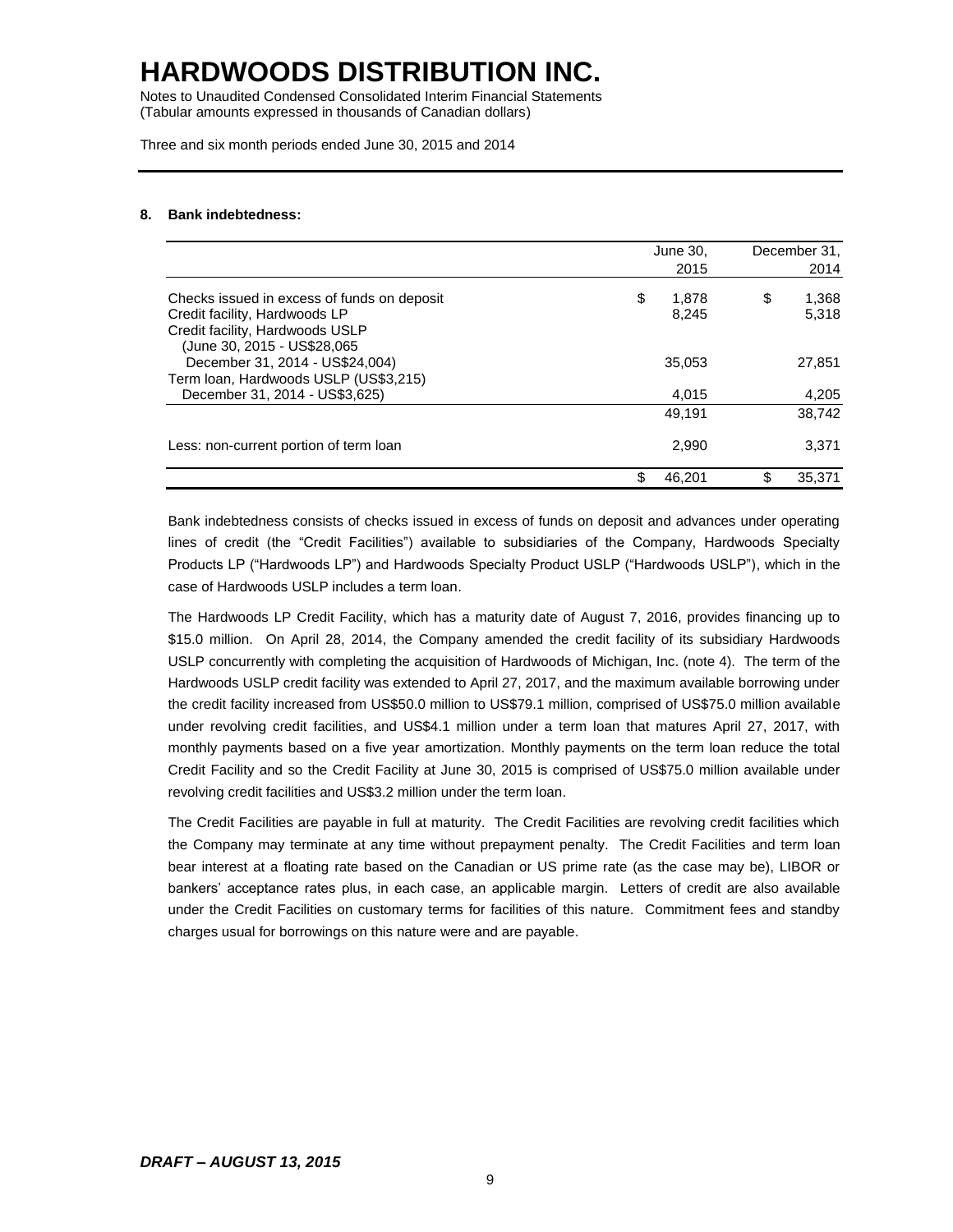Notes to Unaudited Condensed Consolidated Interim Financial Statements (Tabular amounts expressed in thousands of Canadian dollars)

Three and six month periods ended June 30, 2015 and 2014

#### **8. Bank indebtedness (continued):**

The amount made available under the Credit Facility to Hardwoods LP from time to time is limited to the extent of 85% of the book value of accounts receivable and the lesser of 60% of the book value or 85% of appraised value of inventories with the amount based on inventories not to exceed 60% of the total amount to be available. Certain identified accounts receivable and inventories are excluded from the calculation of the amount available under the Credit Facility. Hardwoods LP is required to maintain a fixed charge coverage ratio (calculated as the ratio of earnings before interest, tax, depreciation and amortization ("EBITDA") less cash taxes less capital expenditures less distributions, divided by interest plus principal payments on capital lease obligations) of not less than 1.1 to 1. However, this covenant does not apply so long as the unused availability under the credit line is in excess of \$2.0 million. At June 30, 2015, the Hardwoods LP credit facility has unused availability of \$6.7 million, before checks issued in excess of funds on deposit of \$0.7 million (December 31, 2014 - \$8.2 million, checks issued in excess of funds on deposit nil).

As part of the amendment on April 28, 2014, the amount made available under the Credit Facility to Hardwoods USLP from time to time was increased to 90% of the book value of accounts receivable and 65% of the book value of inventories (with certain accounts receivable and inventory being excluded). During the quarter ended June 30, 2015 the Company reduced the borrowing base otherwise available such that the advance rates at June 30, 2015 are 85% of the book value of accounts receivable, and 55% of the book value of inventories. Hardwoods USLP is required to maintain a fixed charge coverage ratio (calculated as EBITDA less cash taxes less capital expenditures, divided by interest plus distributions) of 1.0 to 1. This covenant of the Hardwoods USLP Credit Facility does not need to be met, however, when the unused availability under the credit facility is in excess of certain thresholds. The minimum unused availability that must be maintained for the fixed charge coverage ratio not to apply at June 30, 2015 is US\$7.5 million. At June 30, 2015, the Hardwoods USLP credit facility has unused availability of \$36.0 million (US\$28.8 million), before checks issued in excess of funds on deposit of \$1.2 million (US\$0.9 million) (December 31, 2014 - \$28.7 million (US\$24.8 million), before checks issued in excess of funds on deposit of \$1.3 million (US\$1.1 million)).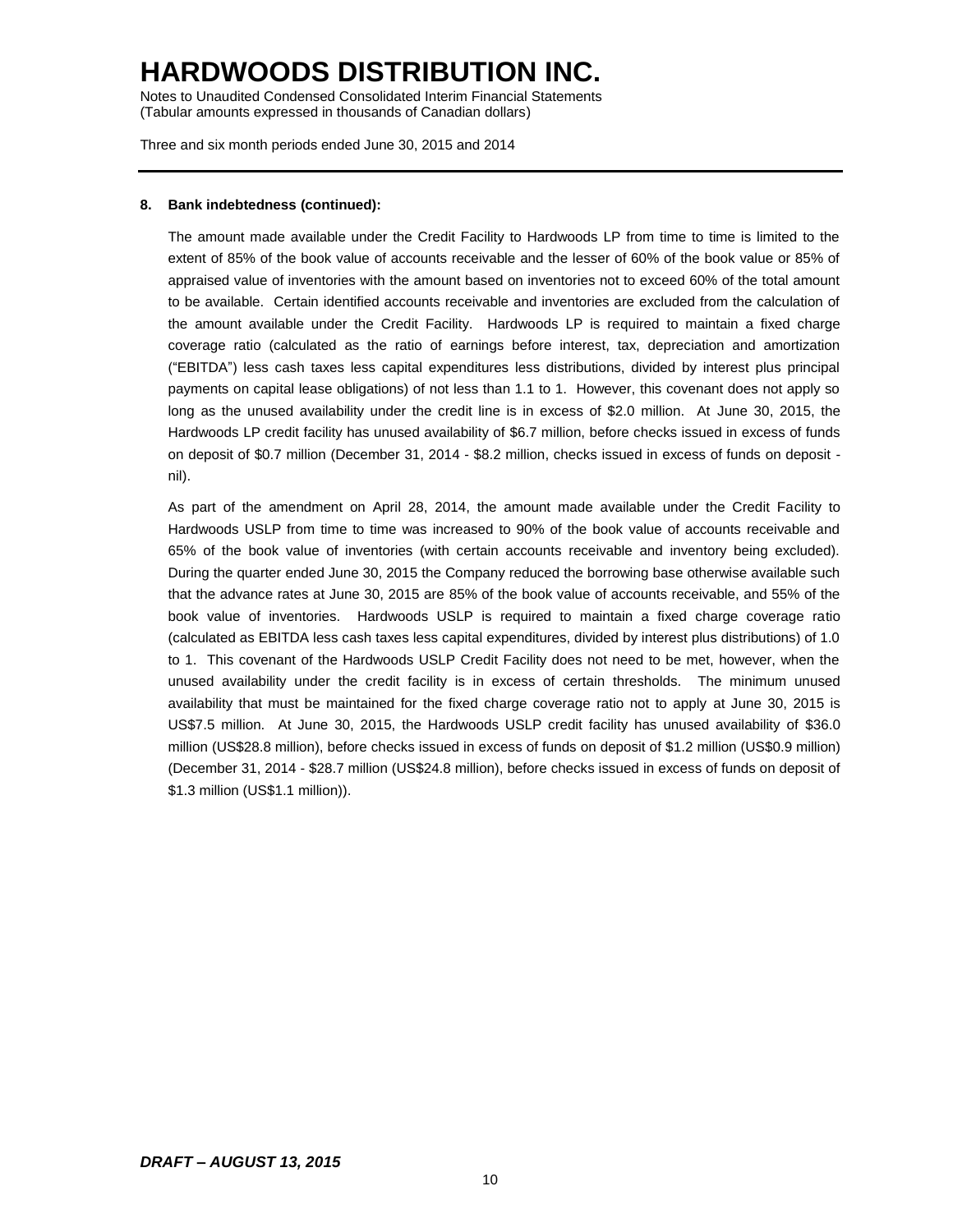Notes to Unaudited Condensed Consolidated Interim Financial Statements (Tabular amounts expressed in thousands of Canadian dollars)

Three and six month periods ended June 30, 2015 and 2014

#### **9. Share capital:**

(a) Share capital

At June 30, 2015, the authorized share capital of the Company comprised an unlimited number of common shares without par value ("Shares").

A continuity of share capital is as follows:

|                                             | <b>Shares</b> |    | Total  |
|---------------------------------------------|---------------|----|--------|
| Balance at December 31, 2013                | 16,539,378    | \$ | 44,298 |
| Issued pursuant to long term incentive plan | 112.036       |    | 532    |
| Balance at December 31, 2014                | 16,651,414    |    | 45.830 |
| Issued pursuant to long term incentive plan | 823           |    | 9      |
| Balance at June 30, 2015                    | 16,652,237    | S  | 45,839 |

(b) Long Term Incentive Plan ("LTIP"):

|                                                                                                 | <b>Performance Shares</b> | <b>Restricted Shares</b> |
|-------------------------------------------------------------------------------------------------|---------------------------|--------------------------|
| Balance at December 31, 2013                                                                    | 30,618                    | 108,719                  |
| LTIP shares issued during the year<br>LTIP shares settled by exchange for free-trading Shares   | 7,383<br>(17,049)         | 63,356<br>(73, 162)      |
| Balance at December 31, 2014                                                                    | 20.952                    | 98,913                   |
| LTIP shares issued during the period<br>LTIP shares settled by exchange for free-trading Shares | 30,365<br>۰               | 67,112<br>(823)          |
| Balance at June 30, 2015                                                                        | 51,317                    | 165,202                  |

Non-cash LTIP compensation expense of \$355,844 was recognized in the condensed consolidated interim statement of comprehensive income for the three month period ended June 30, 2015 (2014 - \$225,102) and \$471,869 for the six month period ended June 30, 2015 (2014 - \$335,979).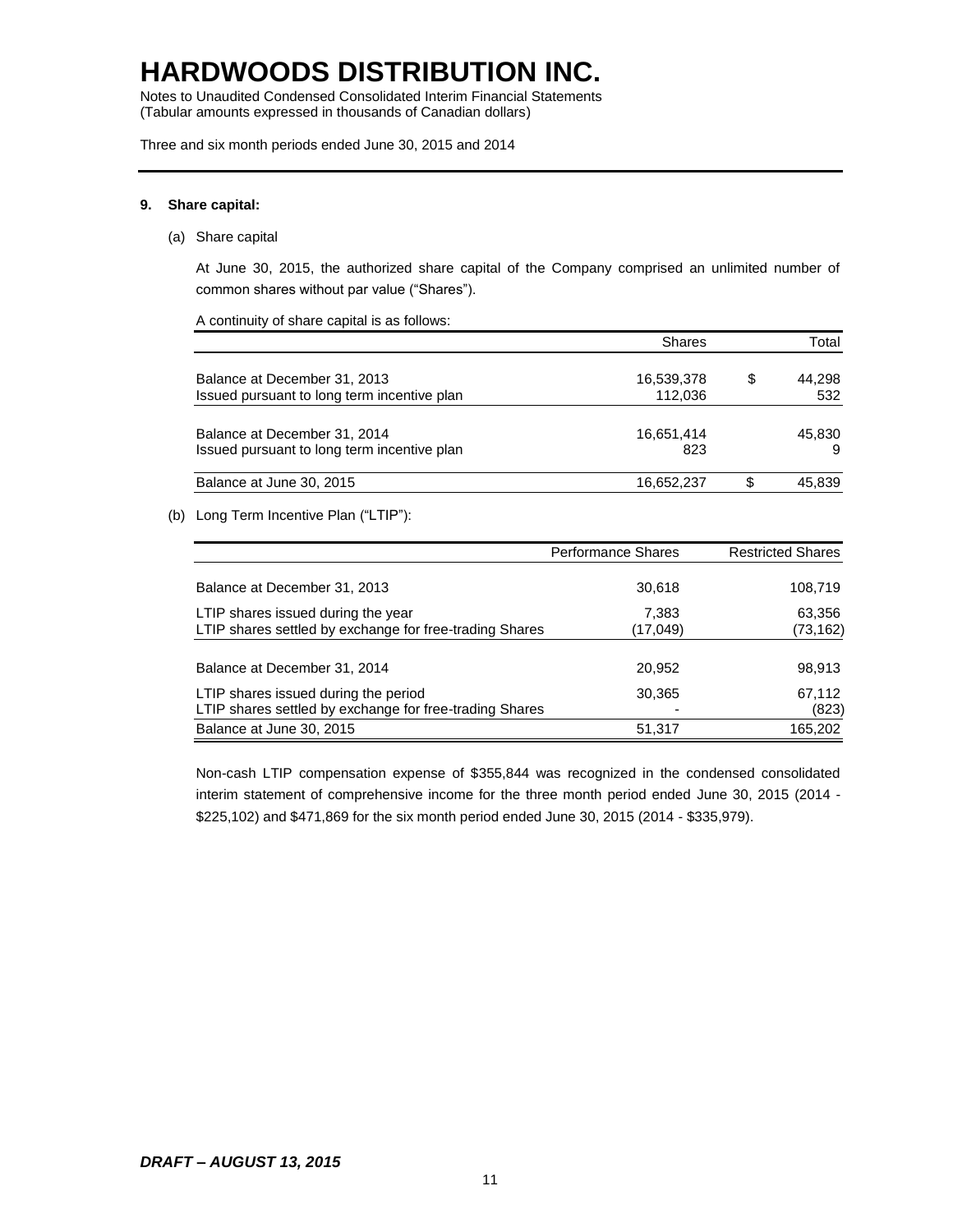Notes to Unaudited Condensed Consolidated Interim Financial Statements (Tabular amounts expressed in thousands of Canadian dollars)

Three and six month periods ended June 30, 2015 and 2014

#### **9. Share capital (continued):**

(c) Weighted average shares:

The calculation of basic and fully diluted profit per share is based on the profit for the three month period ended June 30, 2015 of \$5.0 million (2014 - \$4.0 million) and six month period ended June 30, 2015 of \$9.7 million (2014 - \$7.0 million). The weighted average number of common shares outstanding was as follows:

|                                                                                                                 |            | Three months ended | Six months ended |            |  |  |
|-----------------------------------------------------------------------------------------------------------------|------------|--------------------|------------------|------------|--|--|
|                                                                                                                 | June 30.   | June 30.           | June 30,         | June 30,   |  |  |
|                                                                                                                 | 2015       | 2014               | 2015             | 2014       |  |  |
| Issued ordinary shares at                                                                                       |            |                    |                  |            |  |  |
| beginning of period                                                                                             | 16,651,414 | 16,539,378         | 16,651,414       | 16,539,378 |  |  |
| Effect of shares issued during the period<br>pursuant to long-term incentive plan                               |            |                    |                  |            |  |  |
|                                                                                                                 |            |                    |                  |            |  |  |
| Weighted average common shares - basic 16,651,414<br>Effect of dilutive securities:<br>Long-term incentive plan |            | 16,539,378         | 16,651,414       | 16,539,378 |  |  |
|                                                                                                                 | 146,202    | 151,920            | 132.201          | 134,723    |  |  |
| Weighted average common shares -                                                                                |            |                    |                  |            |  |  |
| diluted                                                                                                         | 16,797,616 | 16,691,298         | 16,783,615       | 16,674,101 |  |  |

#### **10. Finance income and expense:**

|                                                                                                   |             | Three months ended |                       |    |                        | Six months ended |               |    |               |
|---------------------------------------------------------------------------------------------------|-------------|--------------------|-----------------------|----|------------------------|------------------|---------------|----|---------------|
|                                                                                                   |             |                    | June 30,              |    | June 30,               |                  | June 30,      |    | June 30,      |
|                                                                                                   | <b>Note</b> |                    | 2015                  |    | 2014                   |                  | 2015          |    | 2014          |
| Finance expense:                                                                                  |             |                    |                       |    |                        |                  |               |    |               |
| Interest on bank indebtedness<br>Accretion of finance lease obligation<br>Foreign exchange losses | 8           | \$                 | (330)<br>(26)<br>(72) | \$ | (319)<br>(27)<br>(184) | \$               | (666)<br>(55) | \$ | (538)<br>(53) |
| Total finance expense                                                                             |             |                    | (428)                 |    | (530)                  |                  | (721)         |    | (591)         |
| Finance income:<br>Interest on trade receivables, customer                                        |             |                    |                       |    |                        |                  |               |    |               |
| notes, and employee loans<br>Foreign exchange gain                                                | 6           |                    | 98                    |    | 116                    |                  | 192<br>435    |    | 220<br>22     |
| Total finance income                                                                              |             |                    | 98                    |    | 116                    |                  | 627           |    | 242           |
| Net finance expense                                                                               |             | \$                 | (330)                 | \$ | (414)                  |                  | (94)          | \$ | (349)         |